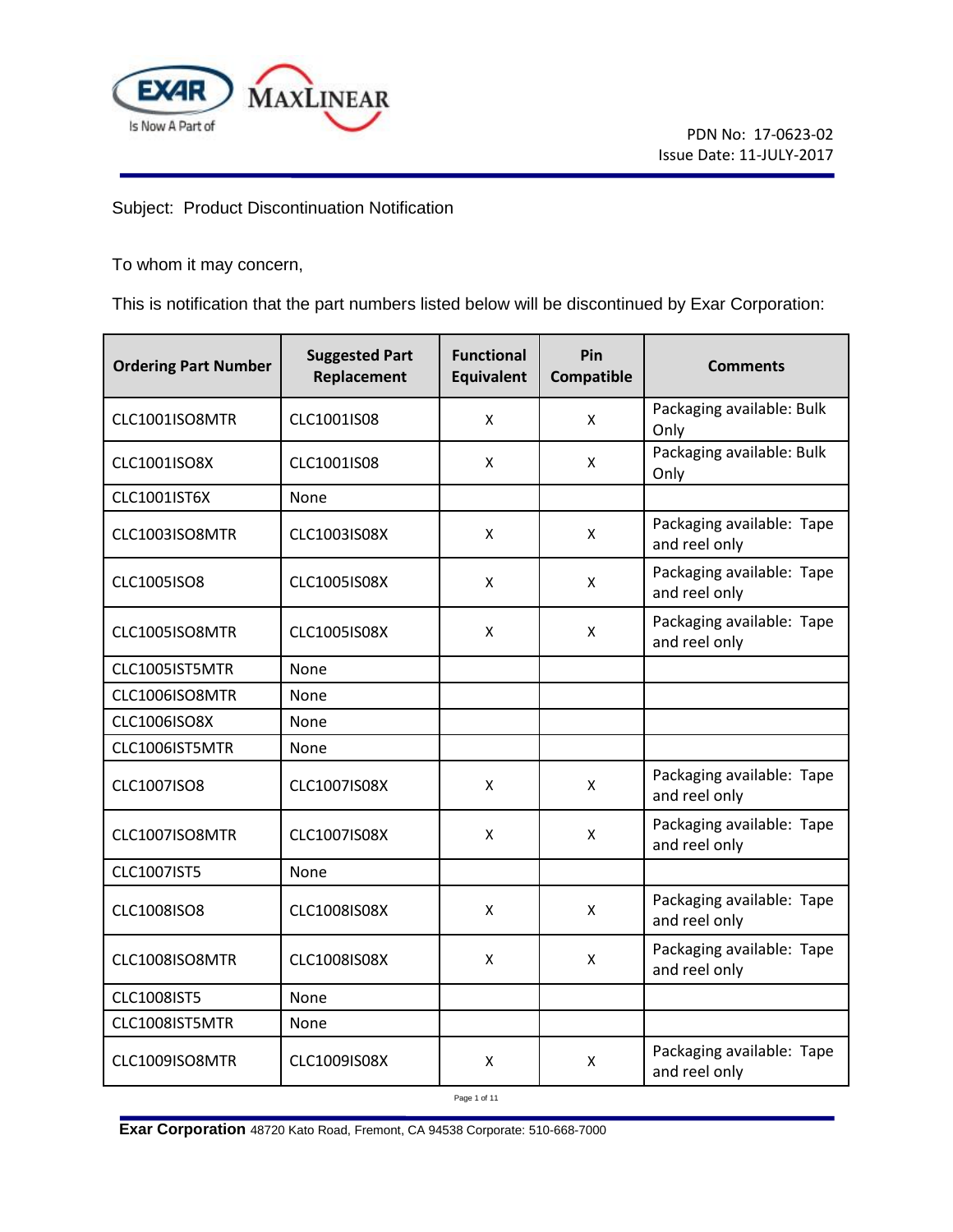

| CLC1009IST5MTR     | None                |   |   |                                            |
|--------------------|---------------------|---|---|--------------------------------------------|
| CLC1010ISO8        | CLC1010IS08X        | X | X | Packaging available: Tape<br>and reel only |
| CLC1010ISO8MTR     | CLC1010IS08X        | X | X | Packaging available: Tape<br>and reel only |
| CLC1010IST5        | None                |   |   |                                            |
| CLC1010IST5MTR     | None                |   |   |                                            |
| CLC1014IST5        | None                |   |   |                                            |
| CLC1014IST5MTR     | None                |   |   |                                            |
| CLC1015IST6        | None                |   |   |                                            |
| CLC1015IST6MTR     | None                |   |   |                                            |
| CLC1020IST5MTR     | None                |   |   |                                            |
| <b>CLC1605ICF</b>  | None                |   |   |                                            |
| CLC2005IMP8MTR     | None                |   |   |                                            |
| CLC2005ISO8MTR     | <b>CLC2005IS08X</b> | X | X | Packaging available: Tape<br>and reel only |
| <b>CLC2007IMP8</b> | None                |   |   |                                            |
| CLC2007IMP8MTR     | None                |   |   |                                            |
| <b>CLC2008ISO8</b> | <b>CLC2008IS08X</b> | X | X | Packaging available: Tape<br>and reel only |
| CLC2008ISO8MTR     | <b>CLC2008IS08X</b> | X | X | Packaging available: Tape<br>and reel only |
| CLC2009ISO8MTR     | <b>CLC2009IS08X</b> | X | X | Packaging available: Tape<br>and reel only |
| CLC2010ISO8        | <b>CLC2010IS08X</b> | X | X | Packaging available: Tape<br>and reel only |
| CLC2010ISO8MTR     | <b>CLC2010IS08X</b> | X | X | Packaging available: Tape<br>and reel only |
| CLC2023IMP8MTR     | None                |   |   |                                            |
| CLC2023ISO8        | CLC2023IS08X        | X | X | Packaging available: Tape<br>and reel only |
| CLC2023ISO8MTR     | CLC2023IS08X        | X | X | Packaging available: Tape<br>and reel only |
| CLC3601ISO14MTR    | None                |   |   |                                            |
| CLC3601ISO14X      | None                |   |   |                                            |

Page 2 of 11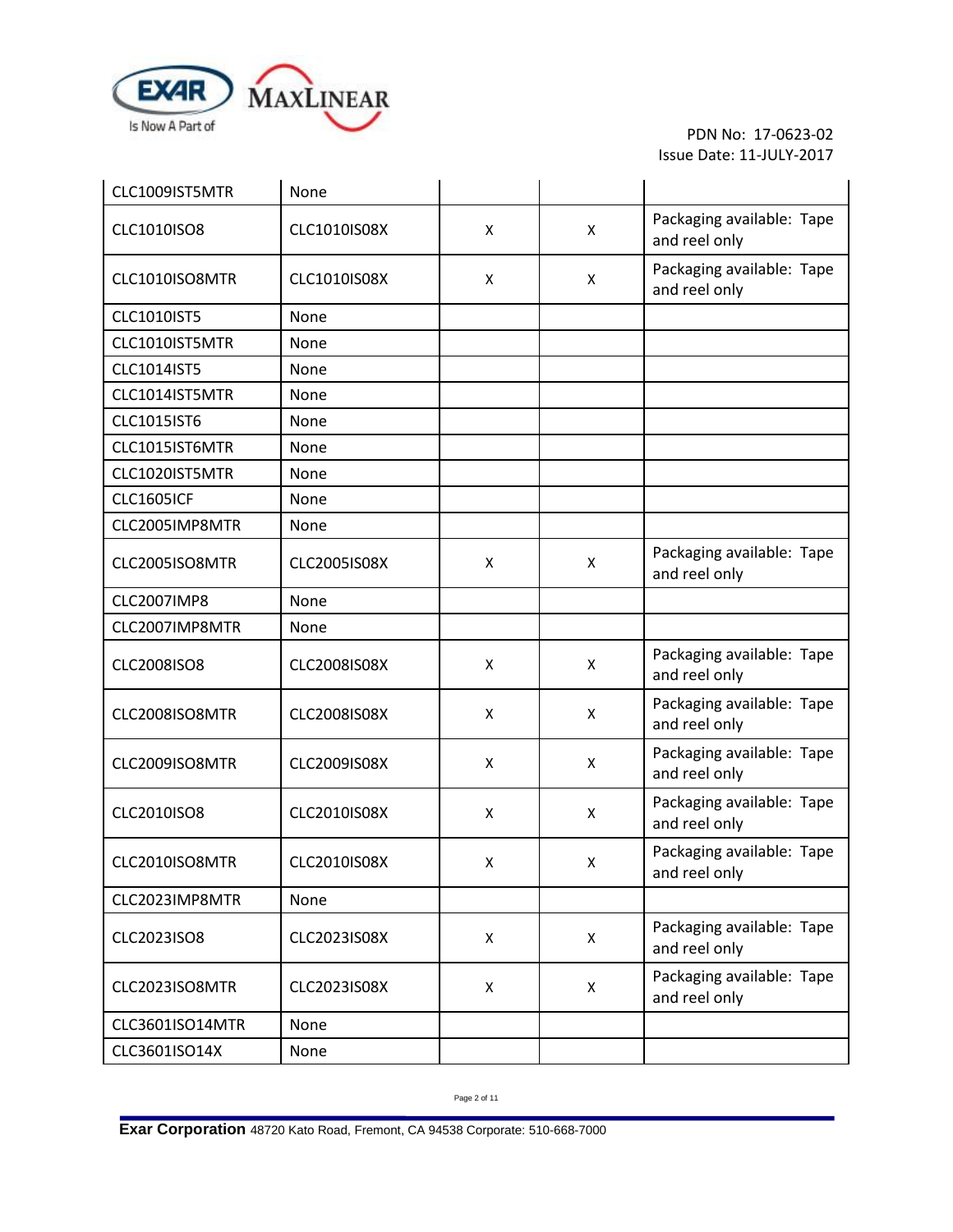

| CLC4000ISO14MTR   | CLC4000IS014X  | X | X | Packaging available: Tape<br>and reel only                                                                                                     |
|-------------------|----------------|---|---|------------------------------------------------------------------------------------------------------------------------------------------------|
| CLC4007ISO14MTR   | CLC4007IS014X  | X | X | Packaging available: Tape<br>and reel only                                                                                                     |
| <b>CLC4601ICF</b> | None           |   |   |                                                                                                                                                |
| SP332CT-L/TR      | SP336EEY-L/TR  | X |   | Different orderable part<br>number and package type.<br>Available in a TSSOP<br>package. Industrial temp<br>range.                             |
| SP336ECT-L/TR     | SP336ECY-L/TR  | X |   | Different package type.<br>Available in a TSSOP<br>package.                                                                                    |
| SP336ECY-L/TR     | SP336EEY-L/TR  | X |   | Different package type.<br>Available in a TSSOP<br>package. Industrial temp<br>version.                                                        |
| SP336EET-L/TR     | SP336EEY-L/TR  | X |   | Different package type.<br>Available in a TSSOP<br>package. Industrial temp<br>version.                                                        |
| SP337EBCT-L/TR    | SP338EER1-L/TR | X |   | Different orderable part<br>number and package type.<br>Available in a QFN<br>package. No pull up on<br>input, and industrial temp<br>version. |
| SP337EBCT-L       | SP338EER1-L    | X |   | Different orderable part<br>number and package type.<br>Available in a QFN<br>package. No pull up on<br>input, and industrial temp<br>version. |
| SP337EBET-L/TR    | SP338EER1-L/TR | X |   | Different orderable part<br>number and package type.<br>Available in a QFN<br>package. No pull up on<br>input, and industrial temp<br>version. |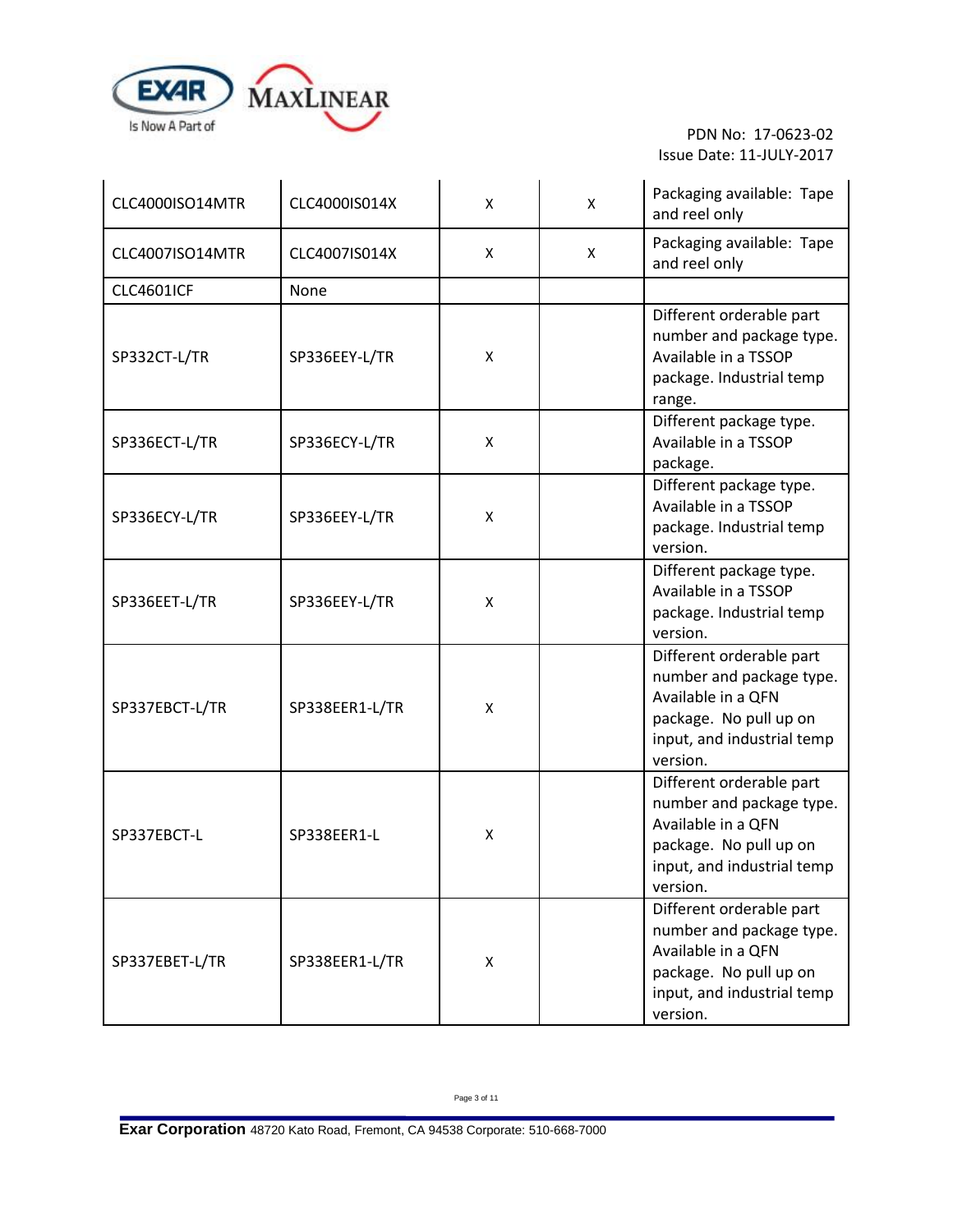

L.

 PDN No: 17-0623-02 Issue Date: 11-JULY-2017

÷.

| SP337EUCT-L/TR | SP338EER1-L/TR | X |   | Different orderable part<br>number and package type.<br>Available in a QFN<br>package. No pull up on<br>input, and industrial temp<br>version. |
|----------------|----------------|---|---|------------------------------------------------------------------------------------------------------------------------------------------------|
| SP337EUCT-L    | SP338EER1-L    | X |   | Different orderable part<br>number and package type.<br>Available in a QFN<br>package. No pull up on<br>input, and industrial temp<br>version. |
| SP337EUCY-L/TR | SP338EER1-L/TR | Χ |   | Different orderable part<br>number and package type.<br>Available in a QFN<br>package. No pull up on<br>input, and industrial temp<br>version. |
| SP337EUET-L/TR | SP338EER1-L/TR | Χ |   | Different orderable part<br>number and package type.<br>Available in a QFN<br>package. No pull up on<br>input, and industrial temp<br>version. |
| SP337EUET-L    | SP338EER1-L    | X |   | Different orderable part<br>number and package type.<br>Available in a QFN<br>package. No pull up on<br>input, and industrial temp<br>version. |
| SP338ECR1-L    | SP338EER1-L    | X |   | Different package type.<br>Available in a QFN<br>package.                                                                                      |
| XR1008ISO8     | CLC1008IS08X   | X | X | Packaging available: Tape<br>and reel only                                                                                                     |
| XR1008ISO8MTR  | CLC1008IS08X   | X | X | Packaging available: Tape<br>and reel only                                                                                                     |
| XR1008ISO8X    | CLC1008IS08X   | X | X | Packaging available: Tape<br>and reel only                                                                                                     |
| XR1008IST5     | None           |   |   |                                                                                                                                                |
| XR1008IST5MTR  | None           |   |   |                                                                                                                                                |

Page 4 of 11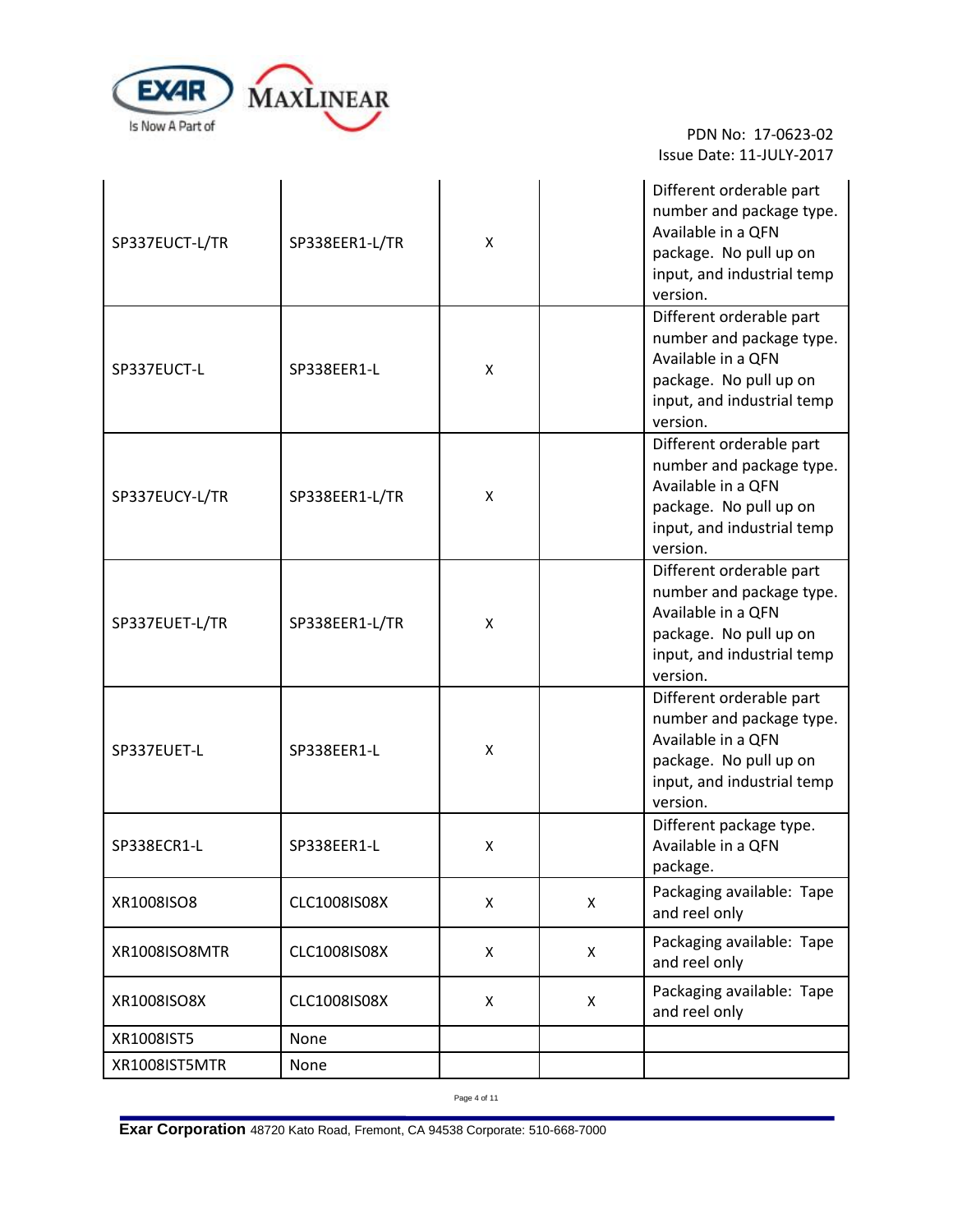

| XR1008IST5X      | None                |   |   |                                                                                   |
|------------------|---------------------|---|---|-----------------------------------------------------------------------------------|
| XR1009ISO8       | CLC1009IS08X        | X | X | Packaging available: Tape<br>and reel only                                        |
| XR1009ISO8MTR    | CLC1009IS08X        | X | X | Packaging available: Tape<br>and reel only                                        |
| XR1009ISO8X      | CLC1009IS08X        | х | X | Packaging available: Tape<br>and reel only                                        |
| XR1009IST5       | None                |   |   |                                                                                   |
| XR1009IST5MTR    | None                |   |   |                                                                                   |
| XR1009IST5X      | None                |   |   |                                                                                   |
| XR18W750IL48-F   | None                |   |   |                                                                                   |
| XR18W750IL48TR-F | None                |   |   |                                                                                   |
| XR18W753IL48-F   | None                |   |   |                                                                                   |
| XR18W753IL48TR-F | None                |   |   |                                                                                   |
| XR2008ISO8       | <b>CLC2008IS08X</b> | X | X | Packaging available: Tape<br>and reel only                                        |
| XR2008ISO8MTR    | <b>CLC2008IS08X</b> | X | X | Packaging available: Tape<br>and reel only                                        |
| XR2008ISO8X      | <b>CLC2008IS08X</b> | X | X | Packaging available: Tape<br>and reel only                                        |
| XR2009IMP8       | <b>CLC2009IS08X</b> | X |   | Different orderable part<br>number. Packaging<br>available: Tape and reel<br>only |
| XR2009IMP8MTR    | <b>CLC2009IS08X</b> | X |   | Different orderable part<br>number. Packaging<br>available: Tape and reel<br>only |
| XR2009IMP8X      | <b>CLC2009IS08X</b> | X |   | Different orderable part<br>number. Packaging<br>available: Tape and reel<br>only |
| XR2009ISO8       | CLC2009IS08X        | X | X | Packaging available: Tape<br>and reel only                                        |
| XR2009ISO8MTR    | CLC2009IS08X        | X | X | Packaging available: Tape<br>and reel only                                        |
| XR2009ISO8X      | CLC2009IS08X        | Χ | X | Packaging available: Tape<br>and reel only                                        |

Page 5 of 11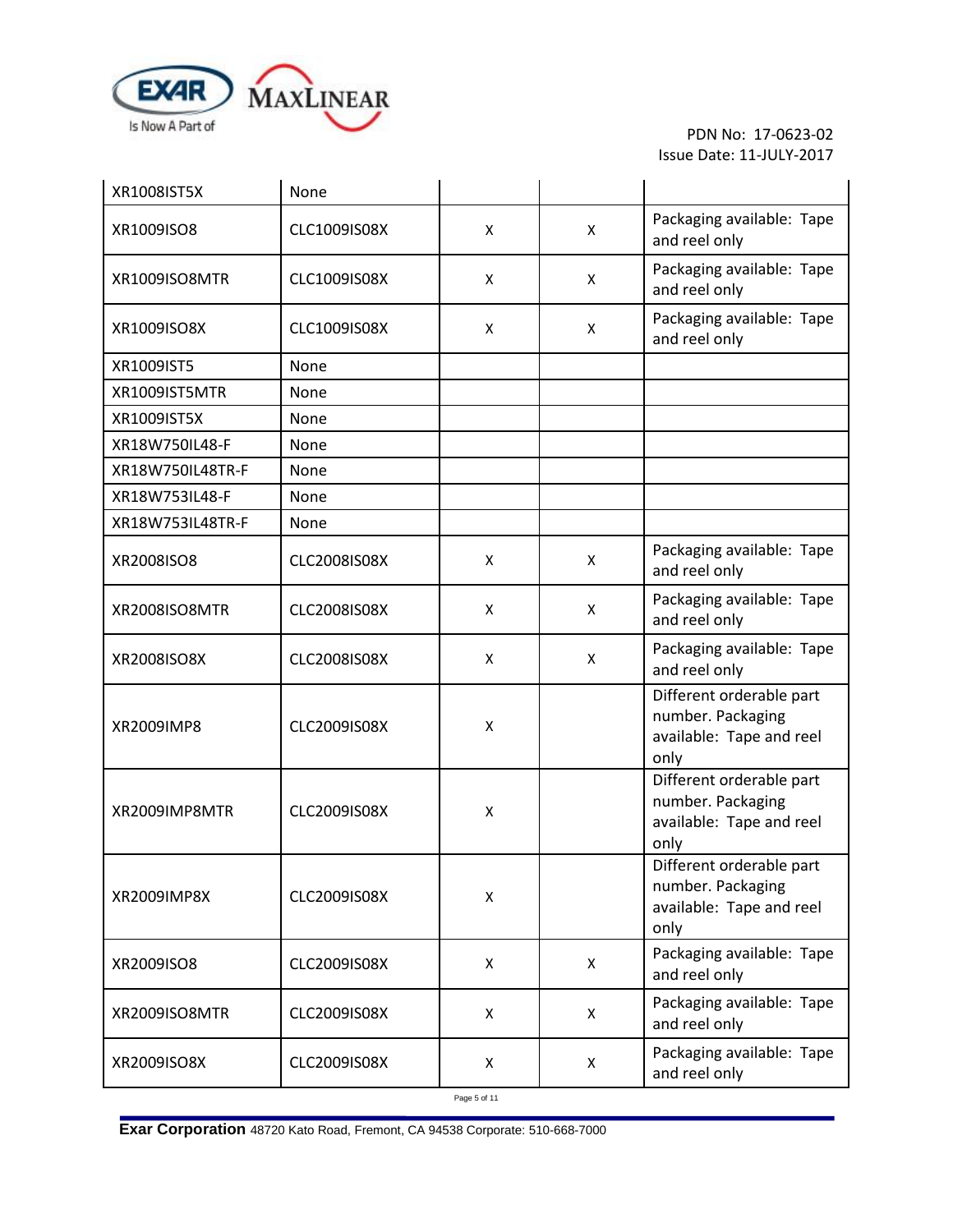

| XR20M1170IG24TR-F  | XR20M1170IG24-F | X | X | Packaging available: Bulk<br>only                     |
|--------------------|-----------------|---|---|-------------------------------------------------------|
| XR20M1280IL32TR-F  | XR20M1280IL32-F | X | X | Packaging available: Bulk<br>only                     |
| XR20M1280IL40-F    | XR20M1280IL32-F | X |   | Less GPIOs.                                           |
| XR20M1280IL40TR-F  | XR20M1280IL32-F | X |   | Packaging available: Bulk<br>only. Less GPIOs.        |
| XR21B1411IL16-E1-F | XR21B1411IL16-F | X | X | Custom part discontinued.<br>Standard part available. |
| XR21B1411IL16-E2-F | XR21B1411IL16-F | X | X | Custom part discontinued.<br>Standard part available. |
| XR21B1411ILTR-E1-F | XR21B1411IL16-F | X | X | Custom part discontinued.<br>Standard part available. |
| XR21B1411ILTR-E2-F | XR21B1411IL16-F | X | X | Custom part discontinued.<br>Standard part available. |
| XR21B1421IL24TR-F  | XR21B1421IL24-F | X | X | Packaging available: Bulk<br>only                     |
| XR21B1421IL28TR-F  | XR21B1421IL28-F | X | X | Packaging available: Bulk<br>only                     |
| XR21B1422IL40TR-F  | XR21B1422IL40-F | X | X | Packaging available: Bulk<br>only                     |
| XR22800WL32-F      | XR22800IL32-F   | X | X | XR22800IL32-F has wider<br>temp range.                |
| XR22802IL56TR-F    | XR22802IL56-F   | X | X | Packaging available: Bulk<br>only                     |
| XR22804IL56TR-F    | XR22804IL56-F   | X | X | Packaging available: Bulk<br>only                     |
| XR32431EBCR-F      | None            |   |   |                                                       |
| XR32431EBCRTR-F    | None            |   |   |                                                       |
| XR32431EBERTR-F    | None            |   |   |                                                       |
| XR32431EHCR-F      | None            |   |   |                                                       |
| XR32431EHCRTR-F    | None            |   |   |                                                       |
| XR32431EUCR-F      | None            |   |   |                                                       |
| XR32431EUCRTR-F    | XR32430EUCRTR-F | X |   | Different orderable part<br>number. No VL Option.     |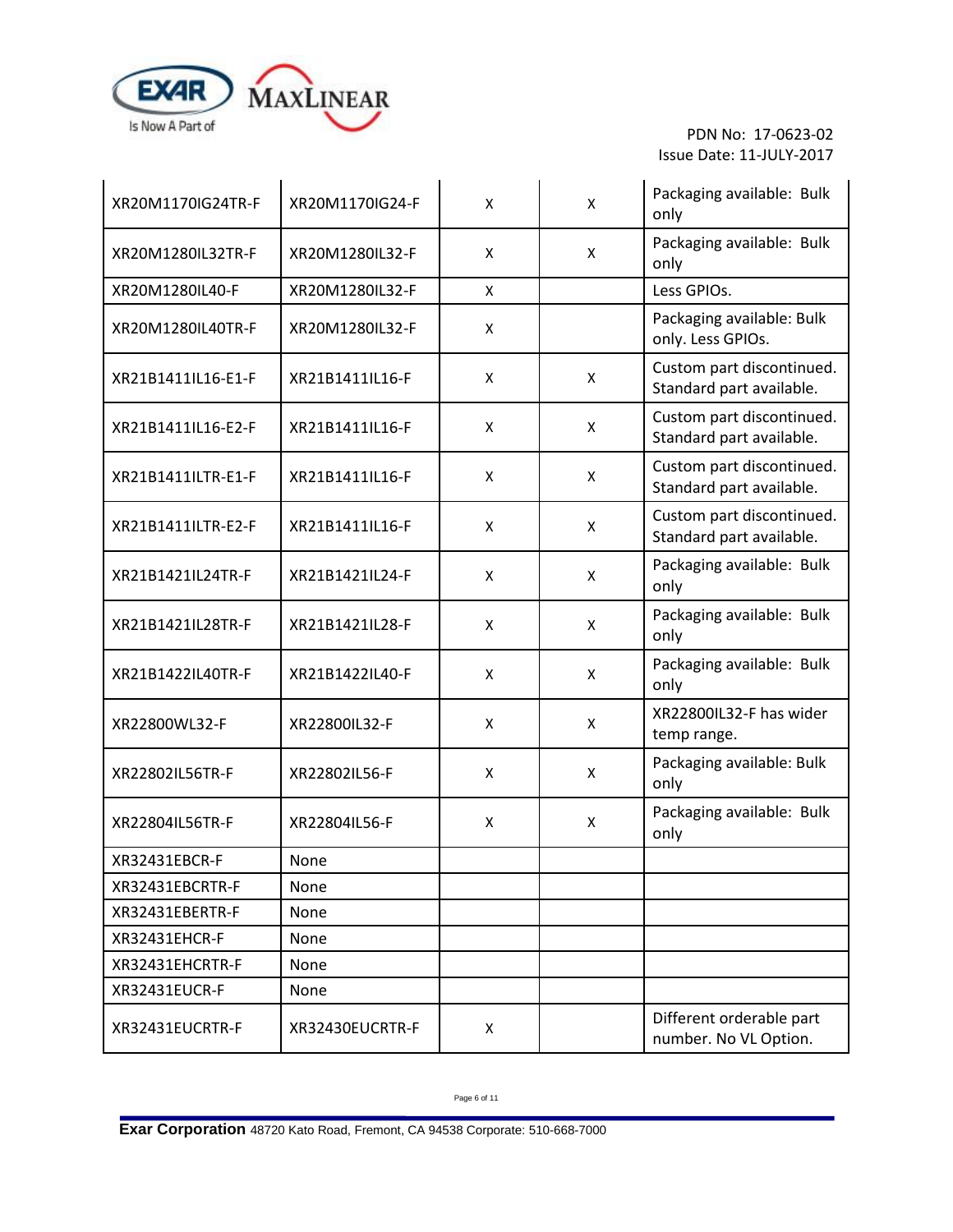

| XR46010ISBMTR    | XR46010ISBTR                        | X | X | Packaging available: Tape<br>and reel only                                                             |
|------------------|-------------------------------------|---|---|--------------------------------------------------------------------------------------------------------|
| XR620AISO8       | XR620AIS08X                         | X | Χ | Packaging available: Tape<br>and reel only                                                             |
| XR620AISO8MTR    | XR620AIS08X                         | X | X | Packaging available: Tape<br>and reel only                                                             |
| XR71211EH-F      | <b>XR71211EHTR-F</b>                | X | X | Packaging available: Tape<br>and reel only                                                             |
| XR71211EHMTR-F   | <b>XR71211EHTR-F</b>                | X | X | Packaging available: Tape<br>and reel only                                                             |
| XR8054ATP14      | None                                |   |   |                                                                                                        |
| XR81101-AA02TR-F | None                                |   |   |                                                                                                        |
| XR81101-F        | None                                |   |   |                                                                                                        |
| XR81102-CA02-F   | None                                |   |   |                                                                                                        |
| XR81102-CA02TR-F | None                                |   |   |                                                                                                        |
| XR81102-F        | None                                |   |   |                                                                                                        |
| XR81111-CA04-F   | None                                |   |   |                                                                                                        |
| XR81111-CA04TR-F | None                                |   |   |                                                                                                        |
| XR81111-F        | None                                |   |   |                                                                                                        |
| XR81112TR-F      | None                                |   |   |                                                                                                        |
| XR81411-F        | None                                |   |   |                                                                                                        |
| XR81411TR-F      | None                                |   |   |                                                                                                        |
| XRP6124ES0.5-F   | XRP6124ESTR0.5-F                    | X | X | Packaging available: Tape<br>and reel only                                                             |
| XRP6124HVES0.5-F | XRP6124HVESTR0.5<br>-F              | X | X | Packaging available: Tape<br>and reel only                                                             |
| XRP6141ELMTR-F   | XRP6141ELTR-F                       | X | X | Packaging available: Tape<br>and reel only                                                             |
| XRP6142EL0-5-F   | SP6123ACN-L/TR or<br>SP6128AHY-L/TR | X |   | Different orderable part<br>numbers. Replacements<br>offer similar input and<br>output voltage ranges. |
| XRP6142EL1-0-F   | SP6123ACN-L/TR or<br>SP6128AHY-L/TR | X |   | Different orderable part<br>numbers. Replacements<br>offer similar input and<br>output voltage ranges. |

Page 7 of 11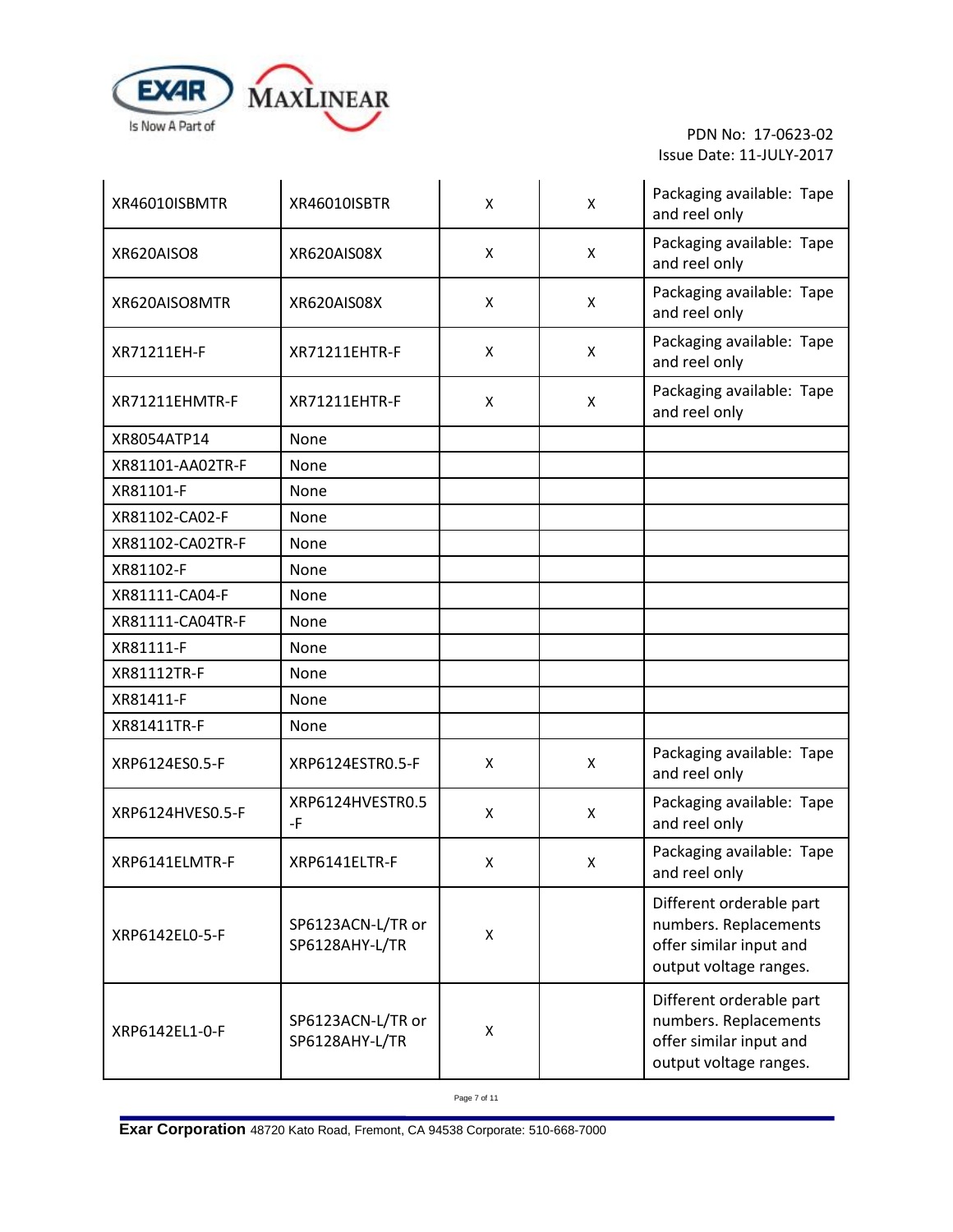

 $\mathbf{r}$ 

 PDN No: 17-0623-02 Issue Date: 11-JULY-2017

÷.

| XRP6142EL2-0-F      | SP6123ACN-L/TR or<br>SP6128AHY-L/TR | Χ |   | Different orderable part<br>numbers. Replacements<br>offer similar input and<br>output voltage ranges.                                                                             |
|---------------------|-------------------------------------|---|---|------------------------------------------------------------------------------------------------------------------------------------------------------------------------------------|
| XRP6142ELTR0-5-F    | SP6123ACN-L/TR or<br>SP6128AHY-L/TR | X |   | Different orderable part<br>numbers. Replacements<br>offer similar input and<br>output voltage ranges.                                                                             |
| XRP6142ELTR1-0-F    | SP6123ACN-L/TR or<br>SP6128AHY-L/TR | X |   | Different orderable part<br>numbers. Replacements<br>offer similar input and<br>output voltage ranges.                                                                             |
| XRP6142ELTR2-0-F    | SP6123ACN-L/TR or<br>SP6128AHY-L/TR | X |   | Different orderable part<br>numbers. Replacements<br>offer similar input and<br>output voltage ranges.                                                                             |
| XRP6274EH-F         | XRP6274EHTR-F                       | X | X | Packaging available: Tape<br>and reel only                                                                                                                                         |
| XRP6274EHMTR-F      | XRP6274EHTR-F                       | X | X | Packaging available: Tape<br>and reel only                                                                                                                                         |
| <b>XRP6275EH-F</b>  | XRP6275EHTR-F                       | X | X | Packaging available: Tape<br>and reel only                                                                                                                                         |
| XRP7704ILB-1002-F   | None                                |   |   |                                                                                                                                                                                    |
| XRP7704ILB-1003-F   | None                                |   |   |                                                                                                                                                                                    |
| XRP7704ILBTR-1002-F | None                                |   |   |                                                                                                                                                                                    |
| XRP7704ILBTR-1003-F | None                                |   |   |                                                                                                                                                                                    |
| XRP7713ILB-1001-F   | XRP7713ILBTR-F                      | x |   | Custom part discontinued.<br>Standard part available.                                                                                                                              |
| XRP7714ILB-0X18-F   | XRP7714ILBTR-F                      | X |   | Standard part may be<br>reprogrammed to match<br>the configuration of the<br>discontinued part. See<br>ANP-31 and<br>https://www.exar.com/thi<br>rd-party-programming-<br>support. |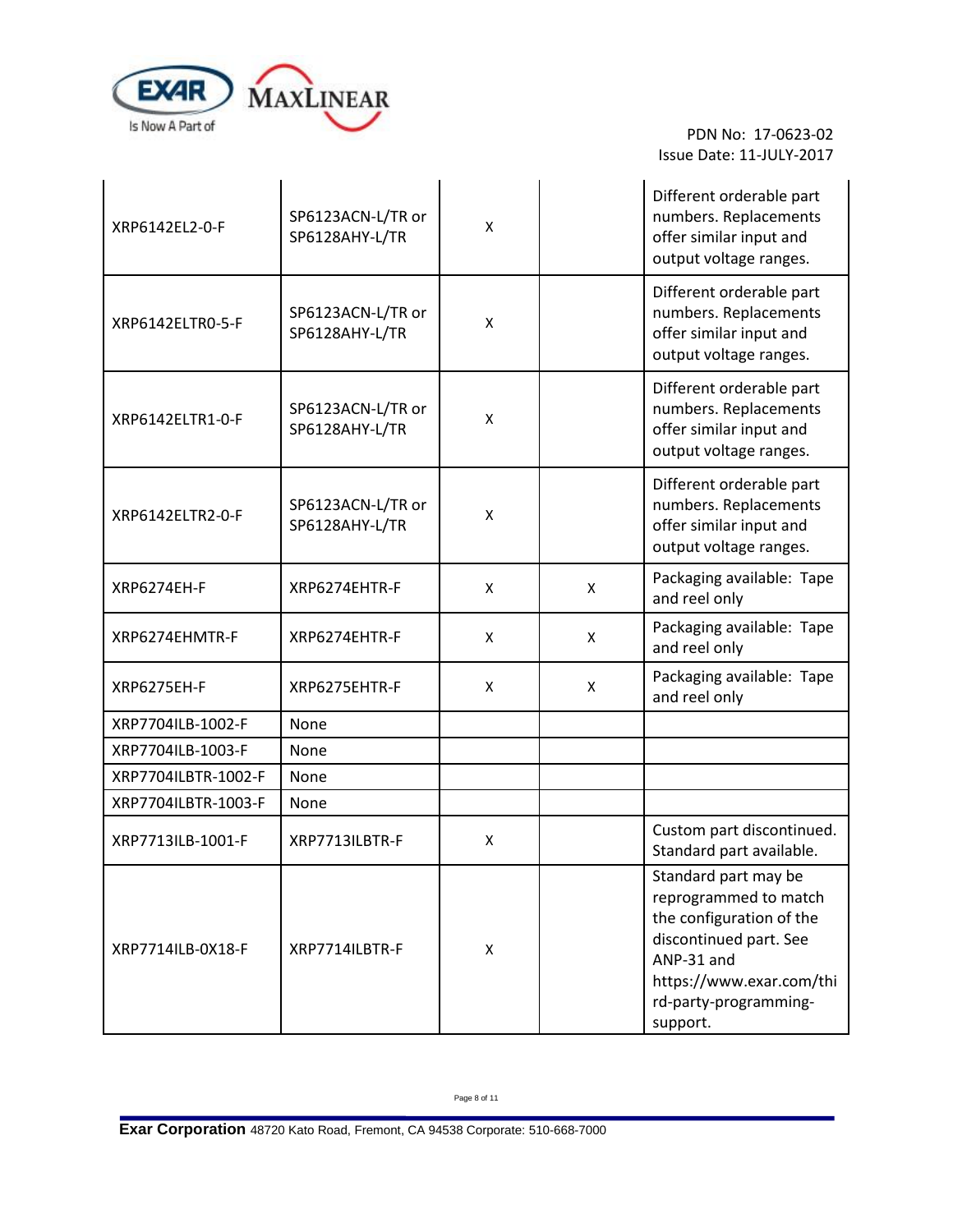

| XRP7714ILB-0X1C-F   | XRP7714ILBTR-F                 | X |   | Standard part may be<br>reprogrammed to match<br>the configuration of the<br>discontinued part. See<br>ANP-31 and<br>https://www.exar.com/thi<br>rd-party-programming-<br>support. |
|---------------------|--------------------------------|---|---|------------------------------------------------------------------------------------------------------------------------------------------------------------------------------------|
| XRP7714ILB-AL01-F   | XRP7714ILBTR-F                 | X |   | Custom part discontinued.<br>Standard part available.                                                                                                                              |
| XRP7714ILB-SAQ-F    | XRP7714ILBTR-F                 | X |   | Custom part discontinued.<br>Standard part available.                                                                                                                              |
| XRP7714ILB-SN01-F   | XRP7714ILBTR-<br><b>SN01-F</b> | X | X | Packaging available: Tape<br>and reel only                                                                                                                                         |
| XRP7714ILBTR-0X10-F | XRP7714ILBTR-F                 | X |   | Standard part may be<br>reprogrammed to match<br>the configuration of the<br>discontinued part. See<br>ANP-31 and<br>https://www.exar.com/thi<br>rd-party-programming-<br>support. |
| XRP7714ILBTR-0X14-F | XRP7714ILBTR-F                 | X |   | Standard part may be<br>reprogrammed to match<br>the configuration of the<br>discontinued part. See<br>ANP-31 and<br>https://www.exar.com/thi<br>rd-party-programming-<br>support. |
| XRP7714ILBTR-0X18-F | XRP7714ILBTR-F                 | X |   | Standard part may be<br>reprogrammed to match<br>the configuration of the<br>discontinued part. See<br>ANP-31 and<br>https://www.exar.com/thi<br>rd-party-programming-<br>support. |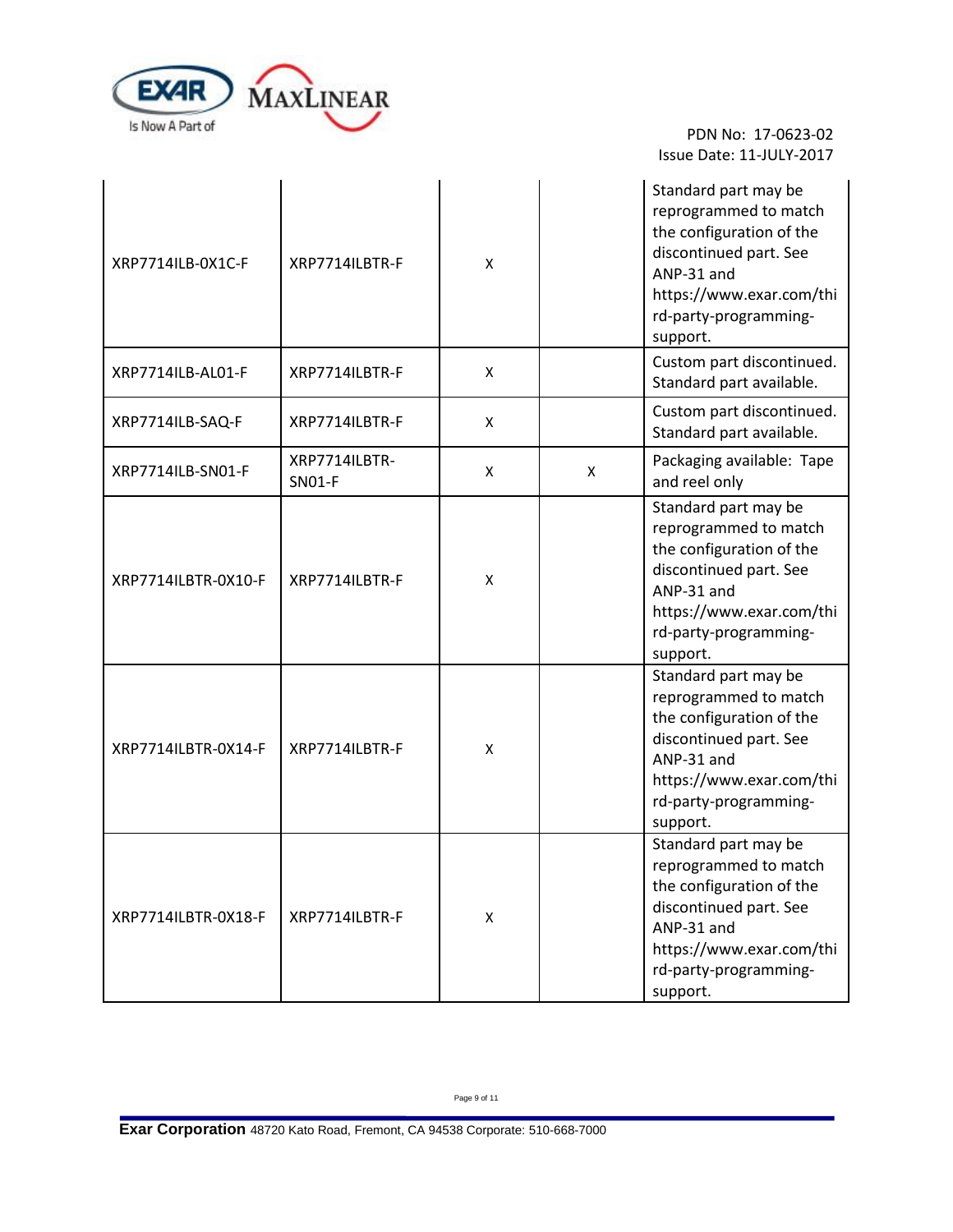

| XRP7714ILBTR-0X1C-F | XRP7714ILBTR-F    | X              | Standard part may be<br>reprogrammed to match<br>the configuration of the<br>discontinued part. See<br>ANP-31 and<br>https://www.exar.com/thi<br>rd-party-programming-<br>support. |
|---------------------|-------------------|----------------|------------------------------------------------------------------------------------------------------------------------------------------------------------------------------------|
| XRP7720ILB-0000-F   | None              |                |                                                                                                                                                                                    |
| XRP7720ILB-DEV-F    | None              |                |                                                                                                                                                                                    |
| XRP7724ILB-1008-F   | XRP7724ILBTR-F    | X              | MaxLinear can provide the<br>NVM contents to allow<br>customers to program<br>through a third party.                                                                               |
| XRP7724ILB-1010-F   | XRP7724ILBTR-F    | X              | MaxLinear can provide the<br>NVM contents to allow<br>customers to program<br>through a third party.                                                                               |
| XRP7724ILB-1011-F   | XRP7724ILBTR-F    | X              | MaxLinear can provide the<br>NVM contents to allow<br>customers to program<br>through a third party.                                                                               |
| XRP7724ILB-1016-F   | XRP7724ILBTR-F    | X              | MaxLinear can provide the<br>NVM contents to allow<br>customers to program<br>through a third party.                                                                               |
| XRP7724ILB-CX01-F   | XRP7724ILBTR-F    | X              | Custom part discontinued.<br>Standard part available.                                                                                                                              |
| XRP7724ILBMTR-F     | XRP7724ILBTR-F    | X              | Packaging available: Tape<br>and reel only                                                                                                                                         |
| XRP7724ILBTR-1008-F | XRP7724ILBTR-F    | X              | MaxLinear can provide the<br>NVM contents to allow<br>customers to program<br>through a third party.                                                                               |
| XRP7724ILBTR-1009-F | XRP7724ILB-1009-F | $\pmb{\times}$ | Packaging available: Bulk<br>only                                                                                                                                                  |
| XRP7724ILBTR-1010-F | XRP7724ILBTR-F    | X              | MaxLinear can provide the<br>NVM contents to allow<br>customers to program<br>through a third party.                                                                               |

Page 10 of 11